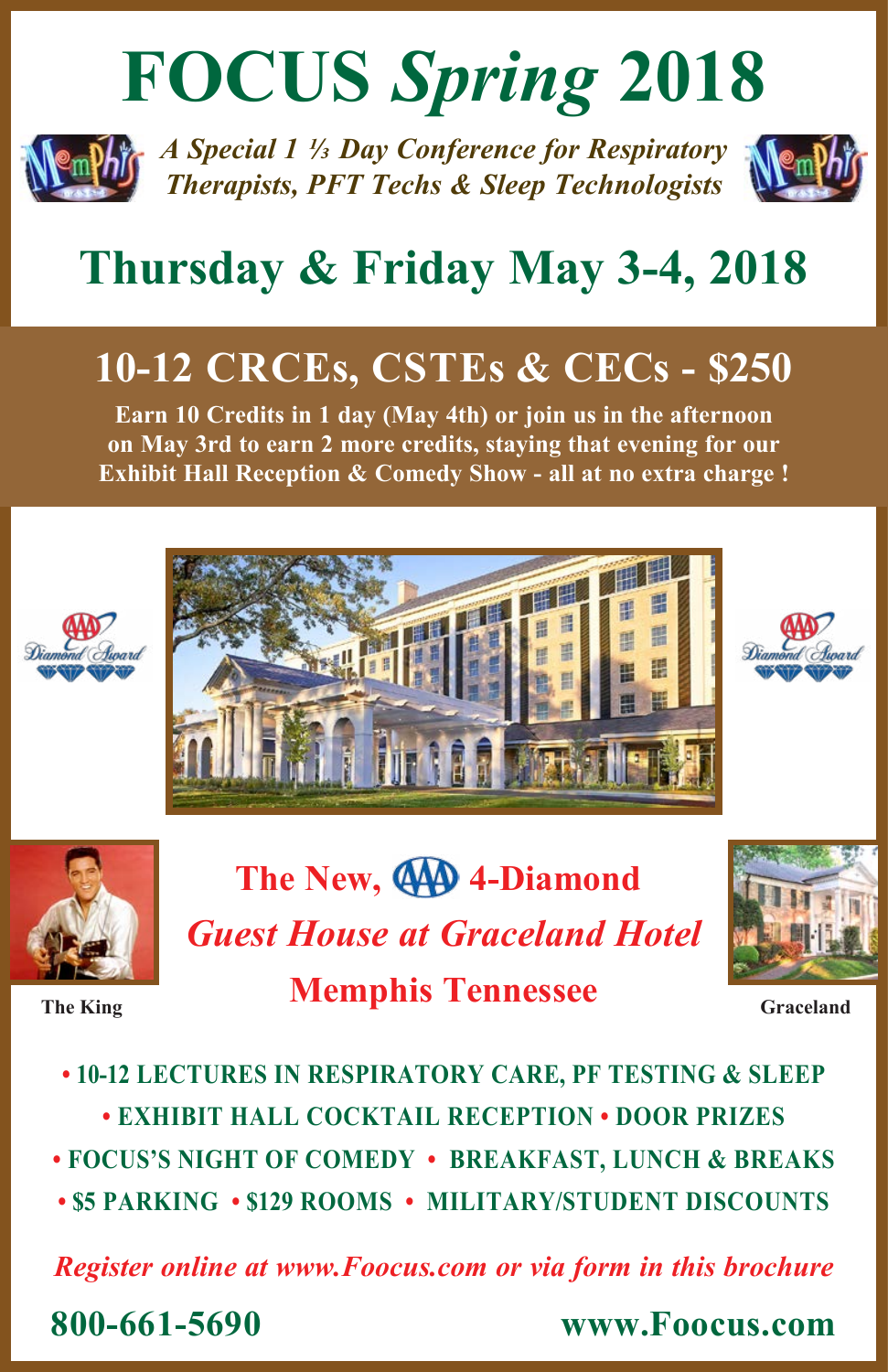Dear Colleague,

Welcome to the FOCUS Spring 2018 Conference at the new, AAA, 4-Diamond *Guest House at Graceland* Hotel in Memphis Tennessee which opened only 10 months ago and is simply spectacular.

FOCUS has compiled 12 pertinent lectures for RTs, 12 for Pulmonary Function Technologists and 12 for Sleep Technologists by some of the most esteemed speakers in the



U.S. today. Attendees can obtain a full year's worth of credits (10) in just one day (May 4th) **or** they can join us on Thursday afternoon May 3rd at 4 pm for one of our special, in-depth, 2-credit bonus workshops that run until 6 pm - at no extra charge; thereby earning a total of 12 credits. There is then ample time to have dinner at your choice of restaurants before joining us for our cocktail reception in the exhibit hall at 7:30 pm which will feature exhibits, free drink tickets and door prizes. Later that same evening, enjoy our comedy show from 9 pm to 10:15 pm. Remember, *these* events on Thursday, May 3rd are FREE for those registered for the conference, but if you cannot attend on May 3rd, remember that you can still earn 10 credits by attending on May 4th only. So, join us on Thursday afternoon to earn additional credits via one of our in-depth, 2-credit workshops followed by cocktails and our comedy show, or, come just on Friday May 4th for 10 credits plus breakfast and lunch if that's all you can join us for.

All Respiratory, Sleep Medicine and PFT lectures will be approved by the AARC for CRCE credits. Sleep track lectures only will be approved by the BRPT and AAST for CSTEs and CECs. Our track of PFT lectures will enable PFT technologists to earn 12 credits *specific* to pulmonary function testing, as well !!

The cost of this  $1\frac{1}{3}$  day conference (\$250) is an excellent value when considering all that is *included*. Consider bringing your partner and making a little tax deductible "getaway" out of the conference. While with us, enjoy the Blues Clubs and great BBQ haunts on Beale St. (Gus's Fried Chicken on Front St. is rated the best in the U.S.); then maybe stay over Friday night so as to tour Elvis's Graceland Mansion (1 block away) and/or the Elvis Museum (directly across the street from the hotel) on Saturday or Sunday.

Of course, in addition to being an educational forum, let us not overlook the social aspects of what is going to be a fantastic conference in a new, AAA 4-Diamond Hotel where Spring will be in full bloom. Focus has arranged an extraordinary rate for this caliber hotel of only \$129 per night with \$5 on-site parking and free internet in your room. With the food and fun *we* also provide, our reputation for great value and great academia continues into our 22nd year. Hope to see you there !

Warm Regards - Bob Miglino RRT BSRT MPS - Focus Conference Chairman **QUESTIONS?** 

**Call the Focus office (M-F 9:30 am - 5 pm EST) @ 800-661-5970. Leave message after those hours.**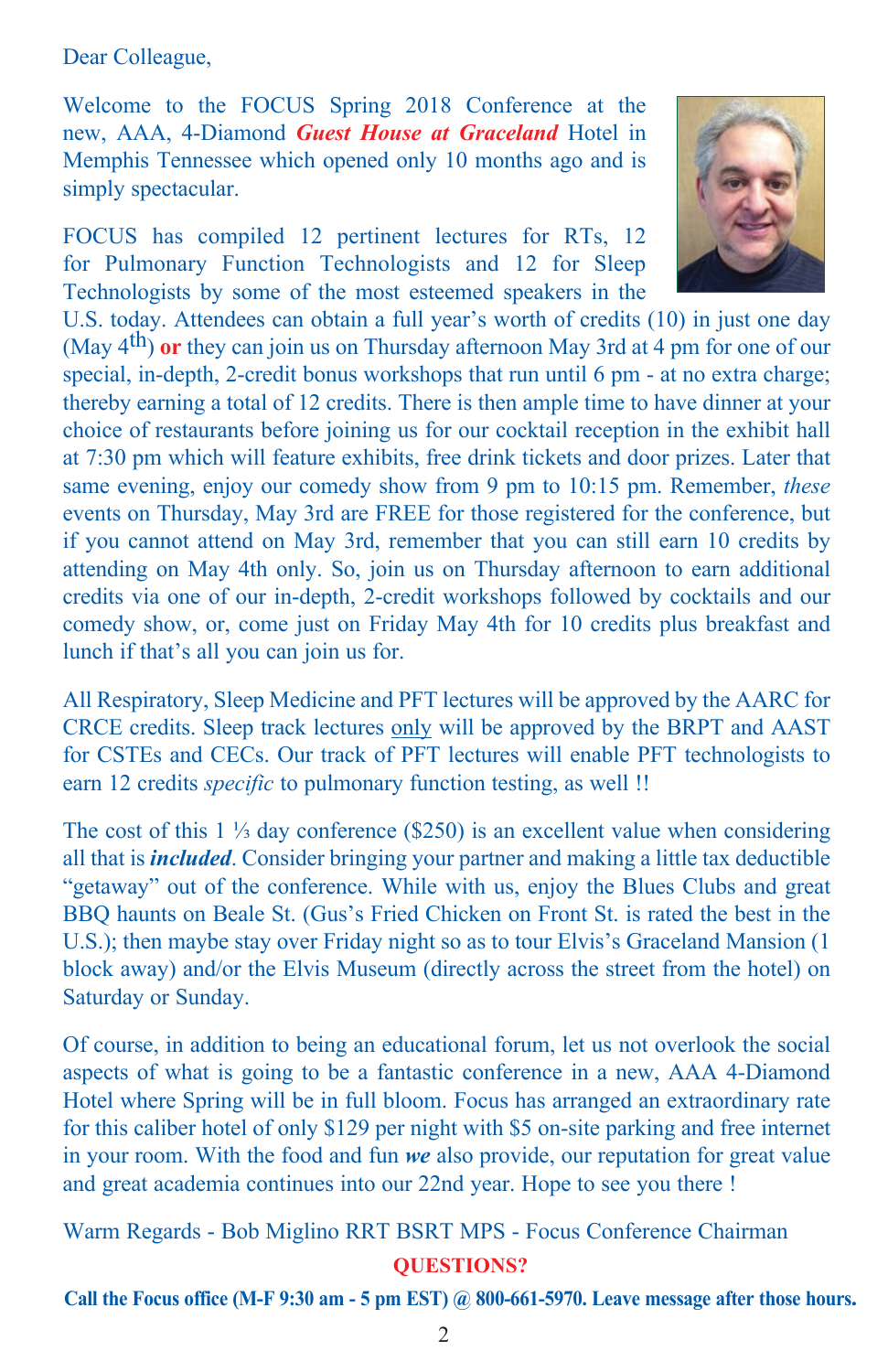# **REGISTRATION AND GENERAL INFORMATION**

Register online (www.Foocus.com) or use the form found on page 11. The discounted registration deadline is April 27th, 2018. **Registration after April 27th, 2018 and at the door is available for an additional \$50 fee**. Take advatage of our military & student discounts if they apply to you. Because of non-refundable commitments made to the hotel, NO refunds will be made after April 27th, 2018, for any reason. Cancellations made *before* April 27th, 2018 will be assessed a \$25 processing fee.

### **CONTINUING EDUCATION CREDITS**

Application has been made to the AARC for CRCE credits, to the BRPT for CSTE credits and to the AAST for CEC credits.

#### **RESERVATIONS AT THE GUEST HOUSE AT GRACELAND**

### **(901) 443-3000 www.graceland.com/lodging/guesthouse**

The GPS address of the *Guest House at Graceland* Hotel is: 3600 Elvis Presley Blvd., Memphis, TN 38116. Parking is \$5/ day for Focus attendees. The room rate is \$129/n plus tax and is available 3 days before and 3 days after the conference depending on availability. Call 800-238-2000 to make reservations. For directions, visit https://www.graceland.com/lodging/guesthouse.



# *Focus's Annual Night of Comedy Thursday May 3rd, 2017 at 9pm - Starring Rene Bray*



Rene Bray has brought down the house at 2 previous Focus Conferences where attendees in the audience were literally sending up drinks to keep her hilarious performance going. She is a major national comedy talent who loves the Focus conference and has made herself available to perform for us once again. Rene has appeared on Geraldo, Montel Williams, Jenny Jones, Rolando, and ABC's 20/20. She has opened for numerous recording artists including Billy Ray Cyrus,

Steppenwolf, The Red Hot Chili Peppers, REO Speedwagon, Air Supply, Barry White and Taylor Dane. She also emcees regularly for The Chippendale Dancers. She's headlined at over 500 comedy clubs in the US, Canada, and Caribbean Islands and was the first comedian to perform for the troops at Guantanamo Bay Cuba. At her last Focus appearance, over 100 FOCUS attendees came up to us to find out more about her and get her website address. You'll love Rene as much as they did !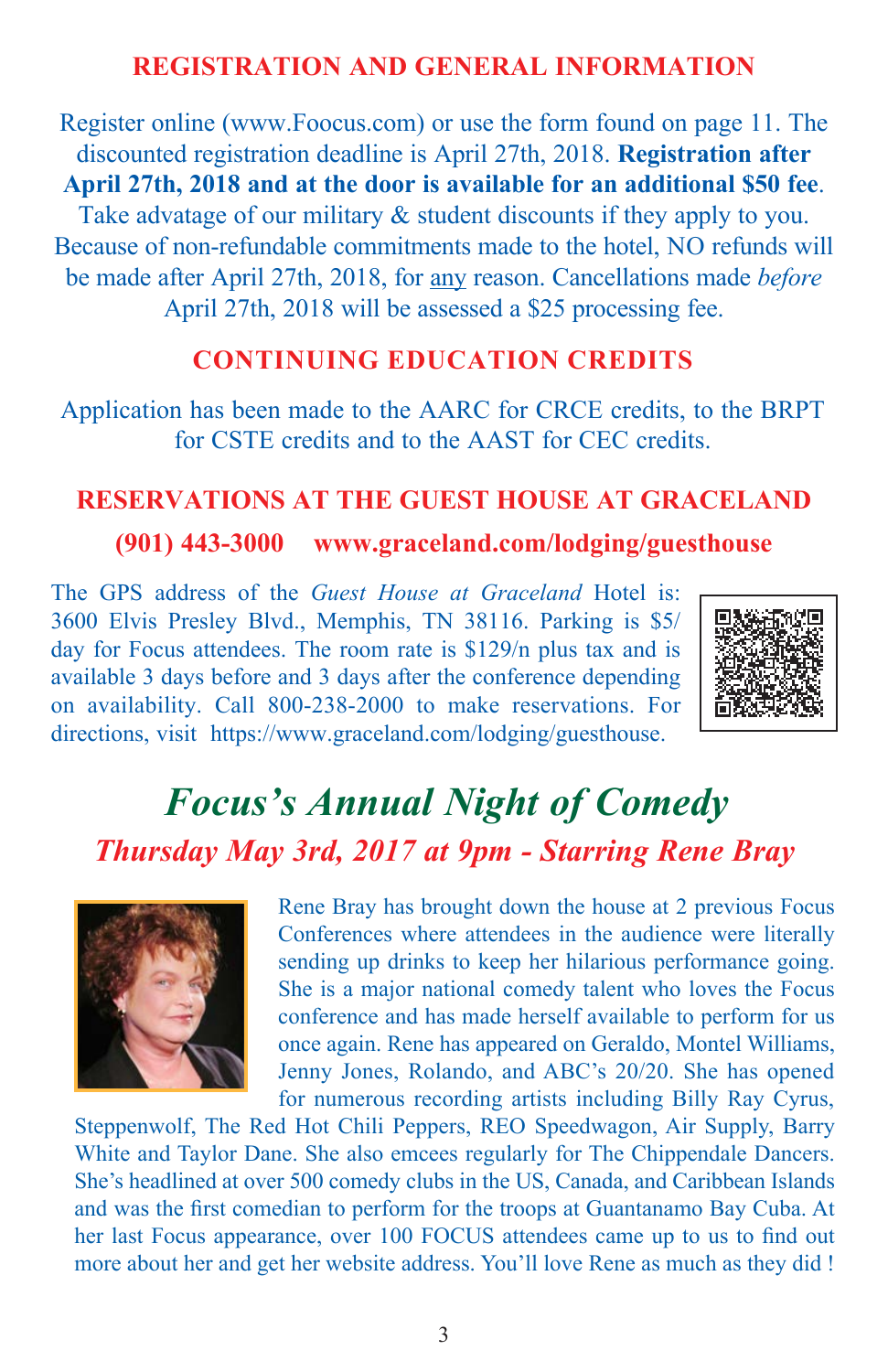# **RESPIRATORY CARE AGENDA**

# **THURSDAY MAY 3, 2018**

| 4:00 <sub>pm</sub> | 2 hour <i>Mechanical Ventilation 2018</i> Workshop                                          |
|--------------------|---------------------------------------------------------------------------------------------|
|                    | (A complete review of Ventilator Graphics, Sophisticated Modes, Lung Protective Strategies, |
|                    | Transpulmonary-Pressure Guided Ventilation and Non-Invasive Ventilation)                    |
|                    | Thomas Petty BS, RRT                                                                        |
|                    |                                                                                             |

7:30pm COCKTAIL RECEPTION & DOOR PRIZES IN THE EXHIBIT HALL

9:00pm FOCUS'S NIGHT OF LIVE COMEDY - STARRING RENE BRAY

# **FRIDAY MAY 4, 2018**

| 7:00am              | BREAKFAST IN THE EXHIBIT HALL                                                                                                  |  |  |  |
|---------------------|--------------------------------------------------------------------------------------------------------------------------------|--|--|--|
| 8:00am              | Lecture $#1$ – The Latest Advances in the Treatment of COPD<br>Neil MacIntyre MD FAARC                                         |  |  |  |
| 9:00am              | Lecture $#2$ – High Frequency Percussive Ventilation "A to Z"<br>Felix Khusid RRT-ACCS, NPS, RPFT, FAARC, FCCM, FCCP           |  |  |  |
| 10:00am             | COFFEE BREAK IN THE EXHIBIT HALL                                                                                               |  |  |  |
| 10:30am             | Lecture $\#3$ – Evaluating New Techniques & Devices in Respiratory Care<br>Neil MacIntyre MD FAARC                             |  |  |  |
| 11:30am             | Lecture $#4 - Today's Management of Near-Drowing$<br>Kenneth Miller MEd, MSRT, RRT-ACCS, NPS, AE-C, FAARC                      |  |  |  |
| 12:30 <sub>pm</sub> | LUNCH IN THE EXHIBIT HALL                                                                                                      |  |  |  |
| 1:30 <sub>pm</sub>  | Lecture #5 - $NAVA$ - Do We Really Need It?<br>Felix Khusid RRT-ACCS, NPS, RPFT, FAARC, FCCM, FCCP                             |  |  |  |
| 2:30 <sub>pm</sub>  | Lecture #6 - Advanced Vent. Modes in the Management of Severe Hypoxemia<br>Felix Khusid RRT-ACCS, NPS, RPFT, FAARC, FCCM, FCCP |  |  |  |
| 3:30 <sub>pm</sub>  | <b>RESTROOM BREAK</b>                                                                                                          |  |  |  |
| 3:45pm              | Lecture $#7 - Asthma$ in the U.S. Today - Are We Making Progress?<br>Kenneth Miller MEd, MSRT, RRT-ACCS, NPS, AE-C, FAARC      |  |  |  |
| $4:45$ pm           | Lecture $#8$ – The Fascinating History of Respiratory Therapy<br>Felix Khusid RRT-ACCS, NPS, RPFT, FAARC, FCCM, FCCP           |  |  |  |
| 5:45pm              | Lecture $#9$ – Pulmonary Fibrosis and other Restrictive Diseases – Part 1<br>Joseph Sorbello M.Ed, RRT FAARC                   |  |  |  |
| $6:45$ pm           | Lecture $#10$ – Pulmonary Fibrosis and other Restrictive Diseases – Part 2<br>Joseph Sorbello M.Ed, RRT FAARC                  |  |  |  |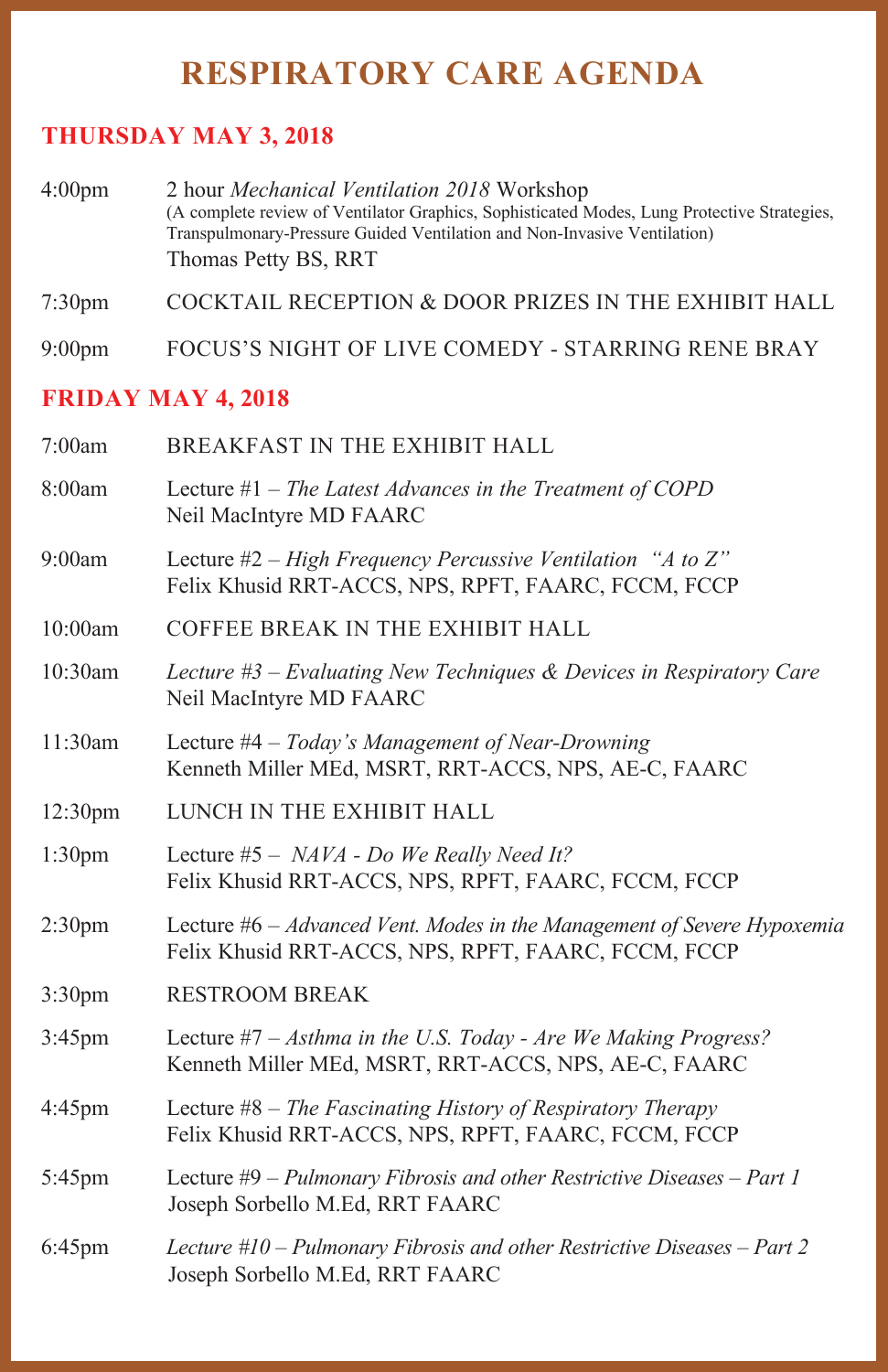# **SLEEP MEDICINE AGENDA**

# **THURSDAY MAY 3, 2018**

4:00pm 2 hour *Pediatric OSA from A to Zzzzzz* Workshop (A complete review of Obstructive Sleep Apnea in the Pediatric population including information on special populations such as pre-term infants and Down Syndrome patients) Tracy Carbone MD

7:30pm COCKTAIL RECEPTION & DOOR PRIZES IN THE EXHIBIT HALL

9:00pm FOCUS'S NIGHT OF LIVE COMEDY - STARRING RENE BRAY

#### **FRIDAY MAY 4, 2018**

| 7:00am              | BREAKFAST IN THE EXHIBIT HALL                                                                                      |  |  |
|---------------------|--------------------------------------------------------------------------------------------------------------------|--|--|
| 8:00am              | Lecture $#1$ – Future Technologies in Sleep<br>Joseph Anderson RPSGT, RST, RPFT                                    |  |  |
| 9:00am              | Lecture $#2$ – Maternal OSA – Why Snoring is Bad for Both Mother & Baby<br>Tracy Carbone MD                        |  |  |
| 10:00am             | COFFEE BREAK IN THE EXHIBIT HALL                                                                                   |  |  |
| 10:30am             | Lecture $#3$ – Rethinking ASV: The Right Patients, Outcomes & Compliance<br>Elizabeth Richey, RRT                  |  |  |
| 11:30am             | Lecture #4 - Sleep in the Face of Cancer & Diabetes<br>Joseph Anderson RPSGT, RST, RPFT                            |  |  |
| 12:30 <sub>pm</sub> | LUNCH IN THE EXHIBIT HALL                                                                                          |  |  |
| 1:30 <sub>pm</sub>  | Lecture $#5 - RLS/PLMD$ in Children & Adolescents<br>Tracy Carbone MD                                              |  |  |
| 2:30 <sub>pm</sub>  | Lecture $#6$ – Bilevel Therapy: Boosting Comfort & Compliance in Apnea Pts.<br>Elizabeth Richey, RRT               |  |  |
| 3:30 <sub>pm</sub>  | <b>RESTROOM BREAK</b>                                                                                              |  |  |
| $3:45$ pm           | Lecture $#7 - Sleep$ in the Hospitalized Patient<br>Robyn Woidtke MSN, RN, RPSGT, CCSH                             |  |  |
| $4:45$ pm           | Lecture $#8 - COPD$ Readmissions: The Role of the Sleep Lab<br>Tammy Muth-Davis, BS, RRT, RPSGT, CSE               |  |  |
| 5:45pm              | Lecture #9 - Sleep Co-Morbidity - The Bi-Directionality of Sleep - Part 1<br>Robyn Woidtke MSN, RN, RPSGT, CCSH    |  |  |
| $6:45$ pm           | Lecture $#10 - Sleep Co-Morbidity - The Bi-Directionality of Sleep - Part 2$<br>Robyn Woidtke MSN, RN, RPSGT, CCSH |  |  |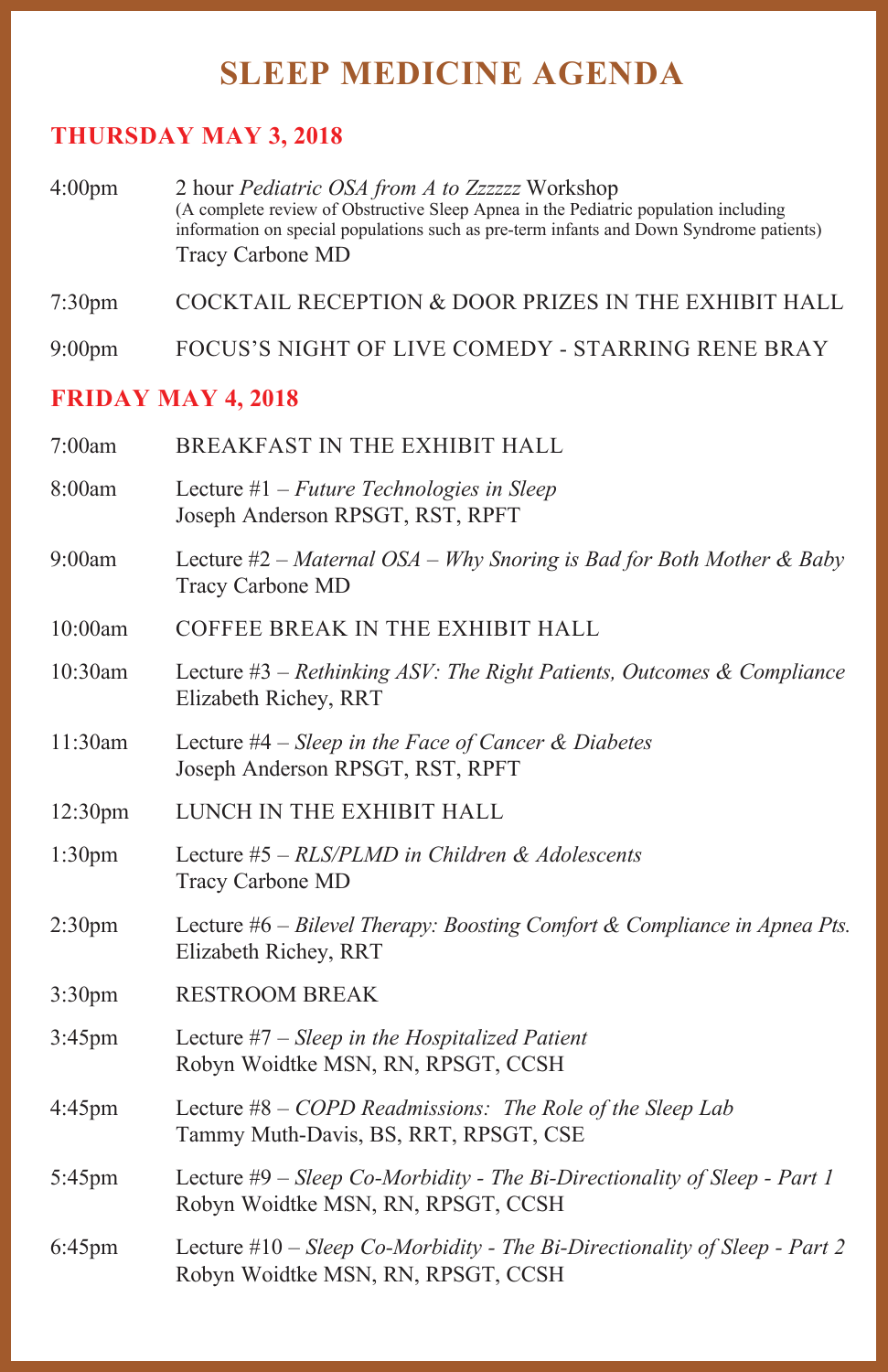# **PULMONARY FUNCTION TESTING AGENDA**

#### **THURSDAY MAY 3, 2018**

| 4:00 <sub>pm</sub> | 2 hour <i>Exercise Testing in the PF Lab</i> Workshop                   |
|--------------------|-------------------------------------------------------------------------|
|                    | (A complete review of all aspects of Diagnostic Exercise Testing in the |
|                    | Pulmonary Function Laboratory)                                          |
|                    | Neil MacIntyre MD FAARC                                                 |

7:30pm COCKTAIL RECEPTION IN THE EXHIBIT HALL

9:00pm FOCUS'S NIGHT OF LIVE COMEDY - STARRING RENE BRAY

#### **FRIDAY MAY 4, 2018**

| 7:00am              | BREAKFAST IN THE EXHIBIT HALL                                                                                               |  |  |  |
|---------------------|-----------------------------------------------------------------------------------------------------------------------------|--|--|--|
| 8:00am              | Lecture #1 – Interpretation of PFTs From A to Z<br>Jeffrey Haynes RRT RPFT FAARC                                            |  |  |  |
| 9:00am              | Lecture $#2$ – Bronchial Provocation/Methacholine Challenge Testing<br>Matthew O'Brien MS RRT RPFT FAARC                    |  |  |  |
| 10:00am             | COFFEE BREAK IN THE EXHIBIT HALL                                                                                            |  |  |  |
| 10:30am             | Lecture #3 - So You Think You Can Diagnose Asthma?<br>Jeffrey Haynes RRT RPFT FAARC                                         |  |  |  |
| 11:30am             | Lecture #4 – Quality Control of Pulmonary Function Diagnostic Systems<br>James Sullivan, BA, RPFT                           |  |  |  |
| 12:30 <sub>pm</sub> | LUNCH IN THE EXHIBIT HALL                                                                                                   |  |  |  |
| 1:30 <sub>pm</sub>  | Lecture $#5$ – Controversies in Pulmonary Function - Pro/Con<br>Jeff Haynes RRT RPFT FAARC & Matt O'Brien MS RRT RPFT FAARC |  |  |  |
| 2:30 <sub>pm</sub>  | Lecture $#6$ – The Finer Points of Pulmonary Function Testing<br>James Sullivan, BA, RPFT                                   |  |  |  |
| 3:30 <sub>pm</sub>  | <b>RESTROOM BREAK</b>                                                                                                       |  |  |  |
| 3:45pm              | Lecture #7 - PFT Data Integration in the Electronic Medical Record<br>Matthew O'Brien MS RRT RPFT FAARC                     |  |  |  |
| $4:45$ pm           | Lecture $#8 - Why Optimizing Productivity in the PFT Lab Matters$<br>Matthew O'Brien MS RRT RPFT FAARC                      |  |  |  |
| 5:45pm              | Lecture $#9$ – Plethysmography From A to Z - Part 1<br>James Sullivan, BA, RPFT                                             |  |  |  |
| $6:45$ pm           | Lecture $#10$ – Plethysmography From A to Z - Part 2<br>James Sullivan, BA, RPFT                                            |  |  |  |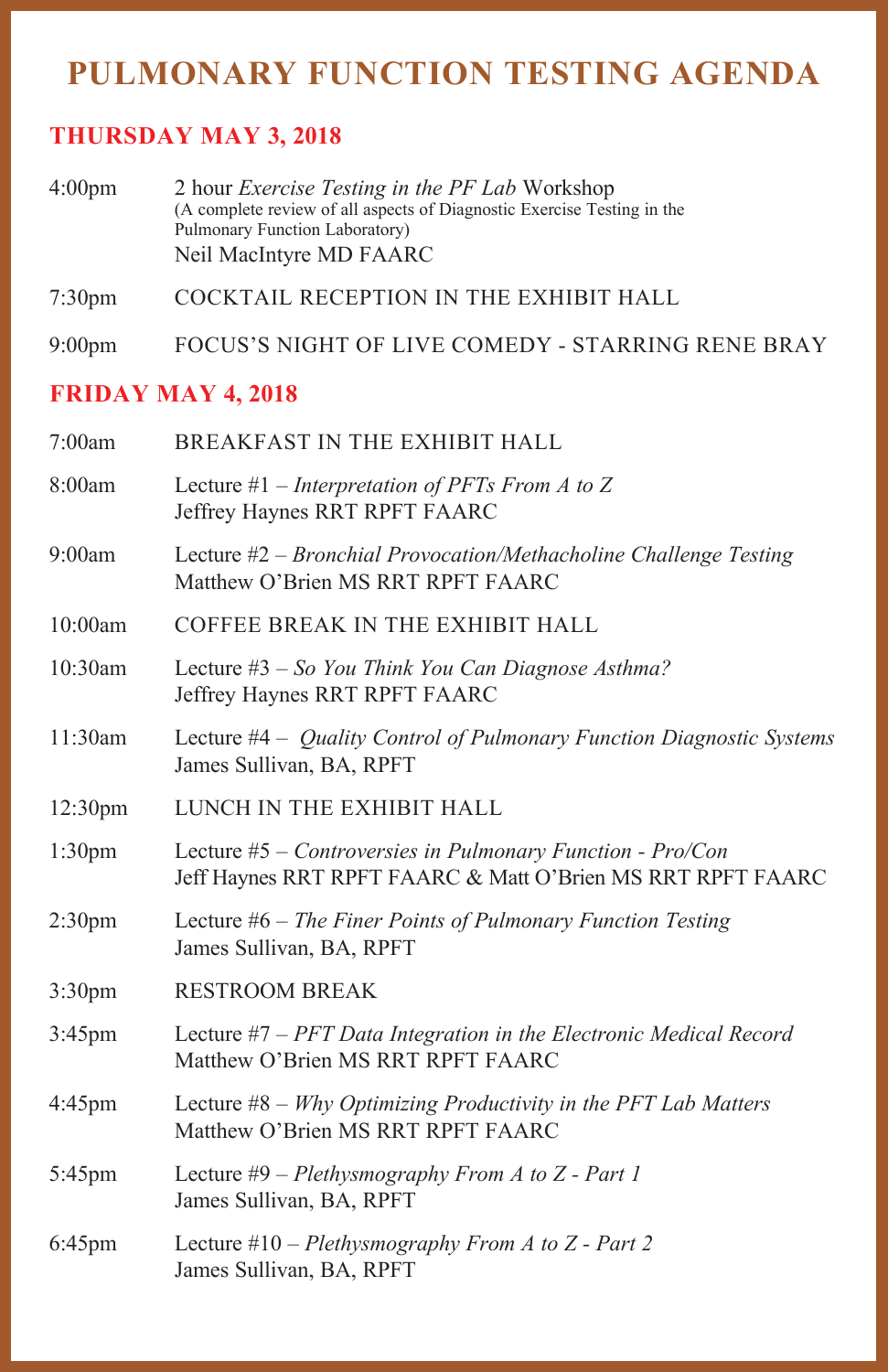# **SEMINAR FACULTY**



**Felix Khusid BS, RRT-ACCS, RRT-NPS RPFT, FAARC, FCCP** – is the Director of the Respiratory Therapy Department and Pulmonary Physiology Center at New York - Presbyterian Brooklyn Methodist Hospital. His research and expertise include the Application of Advanced Ventilatory Modalities, High Frequency Percussive Ventilation and Ventilator Graphics Analysis.



**Elizabeth Richey RRT** – Beth is a veteran RRT of 20 years with experience in Acute, Critical, Home & Rehabilitation Care. She has worked for ResMed for the past 10 years, providing clinical education on sleep disordered breathing and on respiratory disease management. Today, Beth is the National Clinical Education Manager managing ResMed's entire Clinical Specialist team.



**Neil MacIntyre MD FAARC** – is a Professor of Medicine at Duke University and the Medical Director of the Respiratory Care Department at the University Medical Center. He is a Fellow of the ACCP, the AARC and the AACPR. He is also a past-president of the National Association of Medical Directors of Respiratory Care. He has been published extensively and is an internationally renowned lecturer in pulmonary medicine and respiratory care.



Matt O'Brien MS, RRT, RPFT, FAARC - manages the Pulmonary Diagnostic Lab at the University of Wisconsin Hospital & Clinics in Madison WI. He holds a Bachelors degree in Health Care Administration and a MS in Biotechnology from the University of Wisconsin School of Medicine. Matt is a former chair of the AARC Diagnostics Section and was honored as an AARC Fellow in 2016.



**Robyn Woidtke MSN, RN, RPSGT, CCSH** – Robin is an RN as well as an RPSGT. She is also certified in Clinical Sleep Health. Robyn has over 25 years of experience in the field of sleep medicine and has authored numerous articles. She is also a frequent, nationally renowned speaker at national and local sleep conferences. Robyn is currently a consultant to the medical device and sleep industries.



**Joseph Anderson RPSGT, RST, RPFT, CRT-NPS** – is an experienced manager/clinician of 31 years with strong experience in Respiratory Therapy, Sleep Diagnostics, Sleep Therapy, Product Management, Product Development, and Education. His clinical background includes developing labs, management, accreditation processes, and training. He has presented at numerous regional and national conferences.



**Tammy Muth-Davis, BS, RRT, RPSGT, CSE** – Tammy is a veteran Respiratory Therapist and Sleep Technologist who also has 33 years of experience in healthcare management. She was an administrator of a comprehensive outpatient Rehabilitation Center before joining the ResMed corporation. Today she is a Regional Clinical Specialist for the company.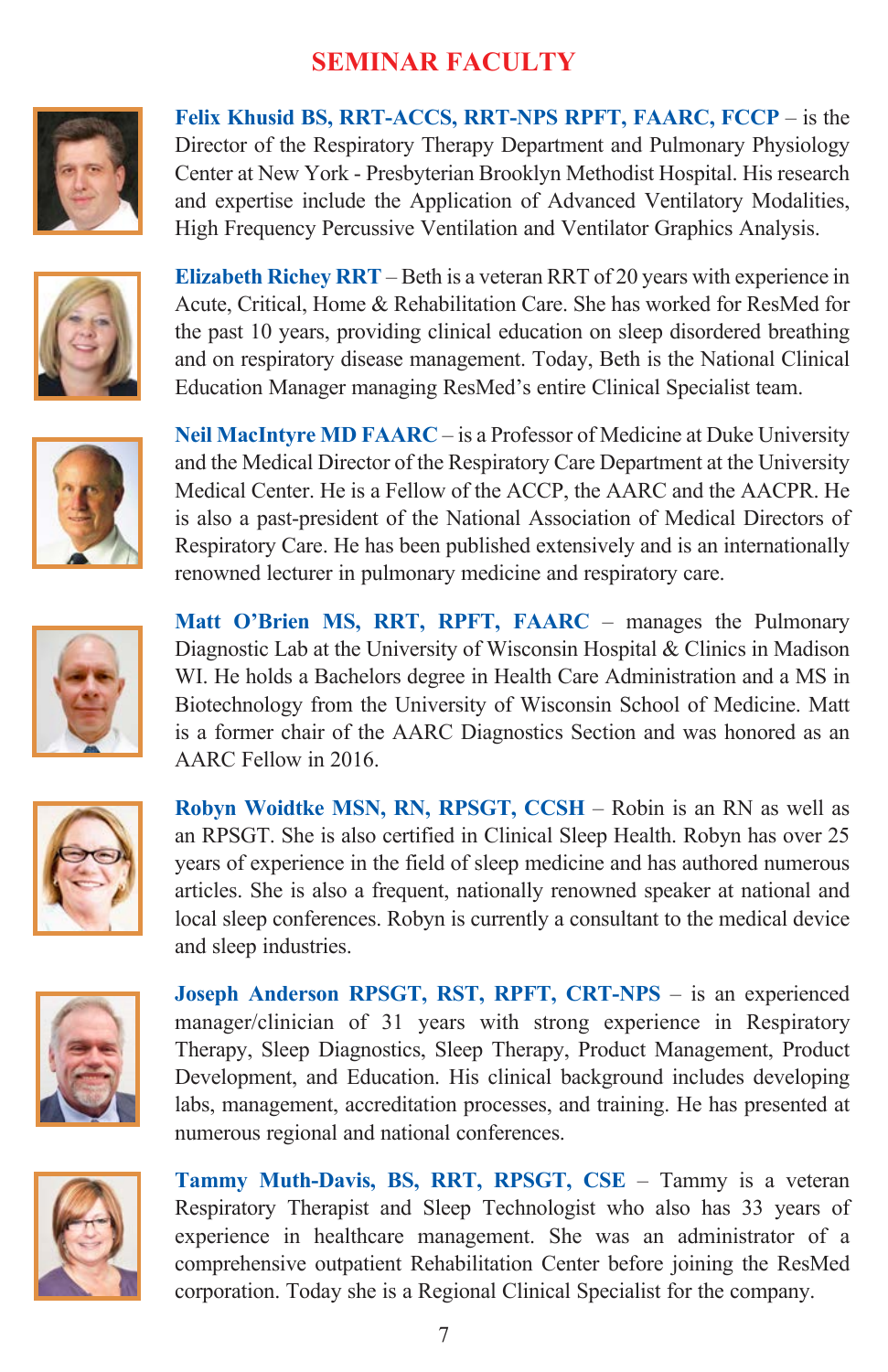# **SEMINAR FACULTY**



**Joseph Sorbello M.Ed, RRT FAARC** – Joseph Sorbello has been an RRT for 40+ years; the last 25 of which, have been as an educator. He recently retired as Chairman & Associate Professor in the Department of Respiratory Therapy Education at SUNY Medical University in Syracuse NY. He is the immediate past-chairman of the AARC's Education Section and a past-member of the AARC Board of Directors. He is also a Past President of the NYSSRC.



**Tracy Carbone MD** – is the System Medical Director of Sleep Medicine at Lee Health and the Golisano Children's Hospital in Fort Myers, Florida. She completed a fellowship in neonatal-perinatal medicine at the Children's Medical Center, Georgetown University in Washington, D.C. and served as the Director of the Center for Pediatric Sleep Disorders at The Valley Hospital, Ridgewood, N.J. She has published in the areas of infant cardiorespiratory control, pediatric sleep, and maternal sleep disorders during pregnancy.



**Kenneth Miller MEd, MSRT, RRT-ACCS, NPS, AE-C, FAARC** – Ken Miller is a veteran RRT who has worked in Respiratory Care for the past 38 years. He has primarily worked in the critical care environment managing mechanically ventilated patients with respiratory failure. He has held positions as a staff therapist, clinical coordinator, and is currently the educational/ research coordinator at Lehigh Valley Health Network in Lehigh PA.



**Jeffrey Haynes RRT RPFT FAARC** – is the clinical coordinator of the PFT labs at St. Joseph Hospital in Nashua, NH and Elliot Hospital in Manchester NH. He is a member of the editorial boards of *Respiratory Care* and the *Canadian Journal of Respiratory Therapy* and has published numerous articles and research studies. He is the author of the PFT chapter in the textbook "Fundamentals of Respiratory Care".



**Thomas Petty BS, RRT** – Thomas Petty BS, RRT is a veteran Registered Respiratory therapist who has held a multitude of Respiratory Care clinical positions in acute-care and alternative care environments. Thomas was a clinical educator with Viasys/CareFusion's Ventilation division for over 10 years and was one of three Lead Ventilation Clinical Specialists for the company. Today, Thomas is the Ventilation Solution Specialist for the entire Eastern United States for Vyaire Medical.



**James Sullivan BA, RPFT** – James Sullivan has been working in Pulmonary Diagnostics for almost 35 years and is currently the Supervisor of the Pulmonary Diagnostics Laboratory at Memorial Sloan Kettering Cancer Center In New York City. Jim holds a baccalaureate degree, is a registered Pulmonary Function Technologist and is a nationally renowned speaker in Pulmonary Diagnostics.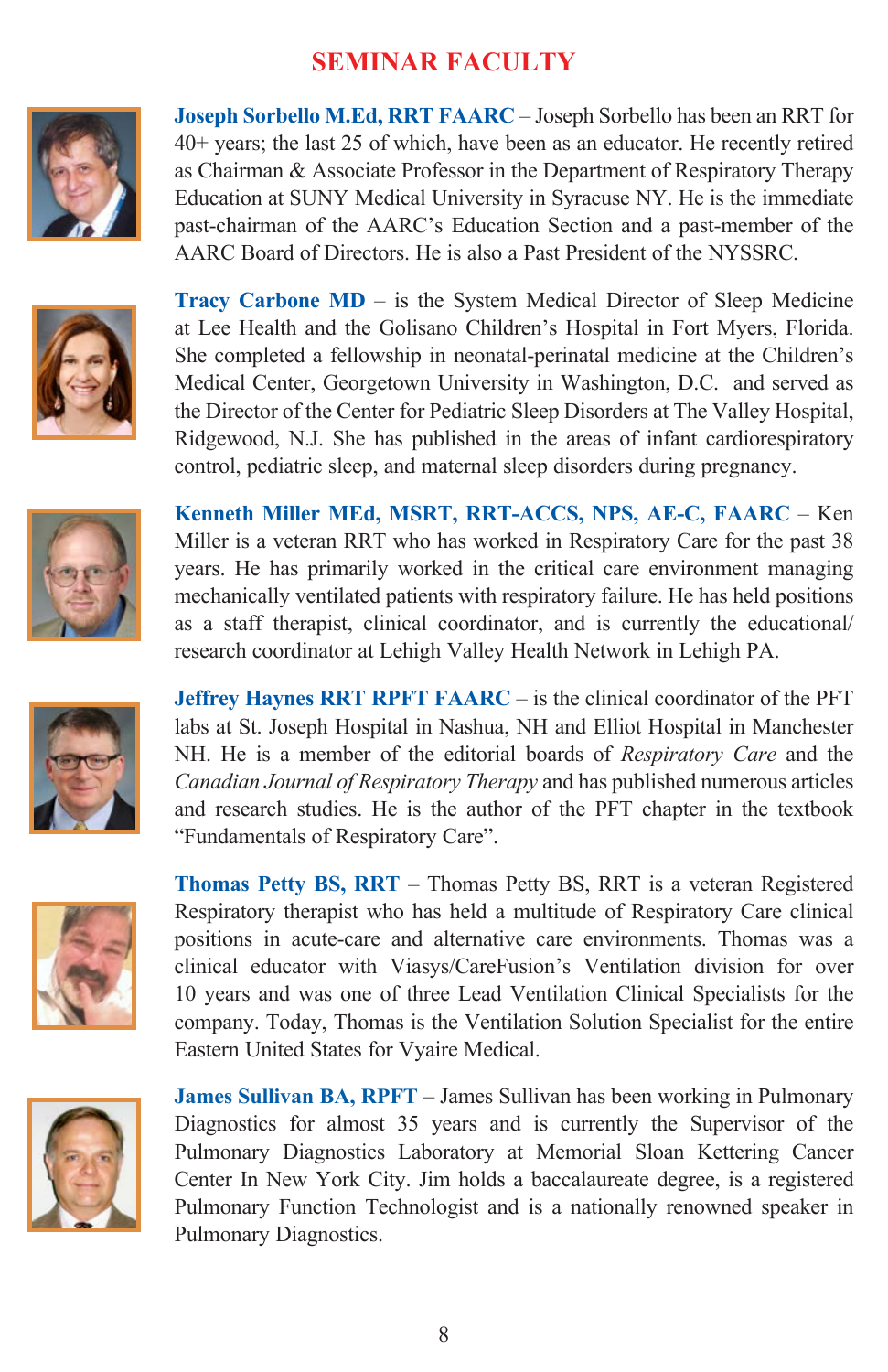*The Guest House at Graceland - is inspired by the warm* hospitality Elvis always showed his guests. From the colonial exterior to the specialty suites, every aspect of the hotel reflects Elvis's personal style and the unique character of Graceland: but the Guest House is *more* than a full-



service hotel. Its 450 spacious rooms and range of facilities includes restaurants, convention space and a 464-seat theater. It's also the gateway to all that Memphis has to offer. Focus has arranged a special rate at this 4-Diamond hotel of only \$129/night with no resort fees,

self-parking for only \$5/day, free Wi-Fi in your room and free airport shuttles to/from the Memphis Airport. To make your reservation call 1-800-238-2000 and mention the Focus Conference. These rates are also available 3 days before and after the conference depending on hotel availability.

# **Amenities Include**

- Concierge service
- **• Free** round trip airport shuttles
- 464-seat theater for live performances and movies
- Large outside pool and pool bar
- 8 Dining Venues
- Themed sports restaurant/bar
- Room service
- Shuttles to downtown Beale Street





Looking for great restaurants? You don't have to leave the grounds. Dining at Elvis Presley's Memphis Hotel or Museum offers many different lunch and dinner options. Find great Elvis-inspired cuisines from a cup of coffee to a full gourmet dinner or just Elvis's favorite - a grilled peanut butter & banana sandwich!

*Vernon's Smokehouse Gladys's Diner Rock 'n' Go Minnie Mae's Sweets Delta's Kitchen EP's Bar & Grill Shake, Rattle & Go The Lobby Lounge* 

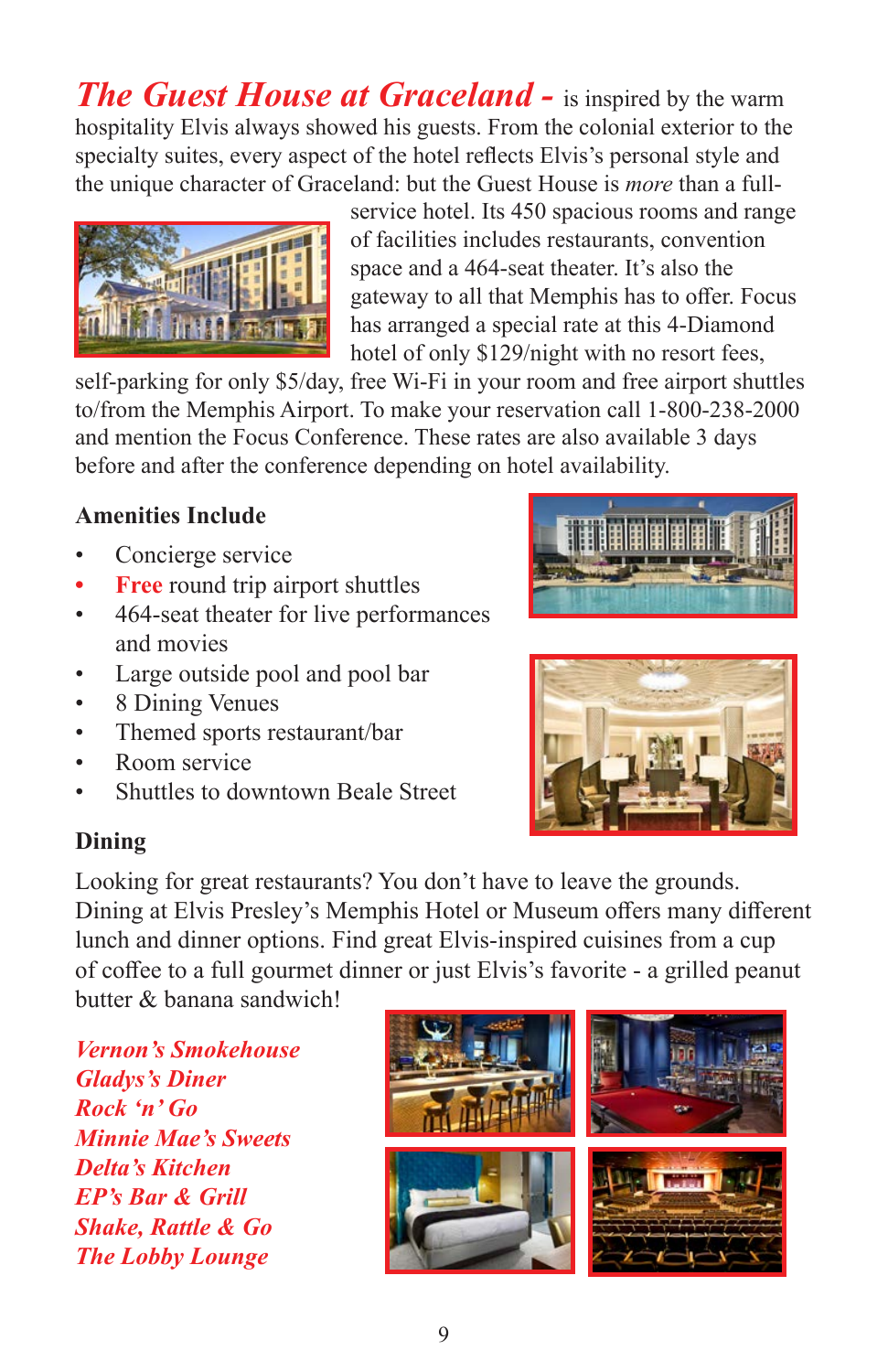# **10 REASONS TO ATTEND FOCUS IN MEMPHIS**

**1.** We're a conference *by* and *for* RTs, Sleep Techs and PFT Techs who combine a great academic experience with lots of fun so you can have a great, *affordable* time.



**2.** Just look at the lineup of speakers we've procured. Some of the best in the nation on topics that are pertinent & interesting with plenty of credits for everyone.

**3.** We arranged great rates - \$129/n, no resort fees, \$5 parking, free Wi-Fi and free R/T airport shuttles. FOCUS provides 3 food functions and a night of live comedy which all together, saves attendees and exhibitors significant money.

**4.** The Location - Memphis is located within a <sup>1</sup>/<sub>2</sub> day's drive to a quarter of the U.S. population and just a 2-3 hour flight from almost anywhere in the U.S.

**5.** Memphis is the BBQ capital of the world with dozens of incredible BBQ joints all around the city, but you can also feast on signature cuisine and southern specialties like fried chicken, grits, cornbread, greens & more.



**6.** As the Home of the Blues and the Birthplace of Rock 'n' Roll, you can walk down Beale Street with a cold drink in hand & hear great music at the same time.

**7.** The Events - With more than 100 festivals, Memphis is constantly in motion. Add that to 60+ attractions in the city, and there's something for everyone.

**8.** Southern Hospitality - Whether you're eating the world's best fried chicken or enjoying the Blues, you'll find that Memphis is southern hospitality at its best.

**9.** The FOCUS "crew" will welcome you with great service and a big smile. Hey, we're health professionals too, and we want you to have a fantastic time while with us.

**10.** Memphis is the city of Elvis. If you're a big fan, you'll be in heaven. If you're curious about this Rock and Roll legend, you'll find the Graceland Mansion and the Elvis Museum fascinating.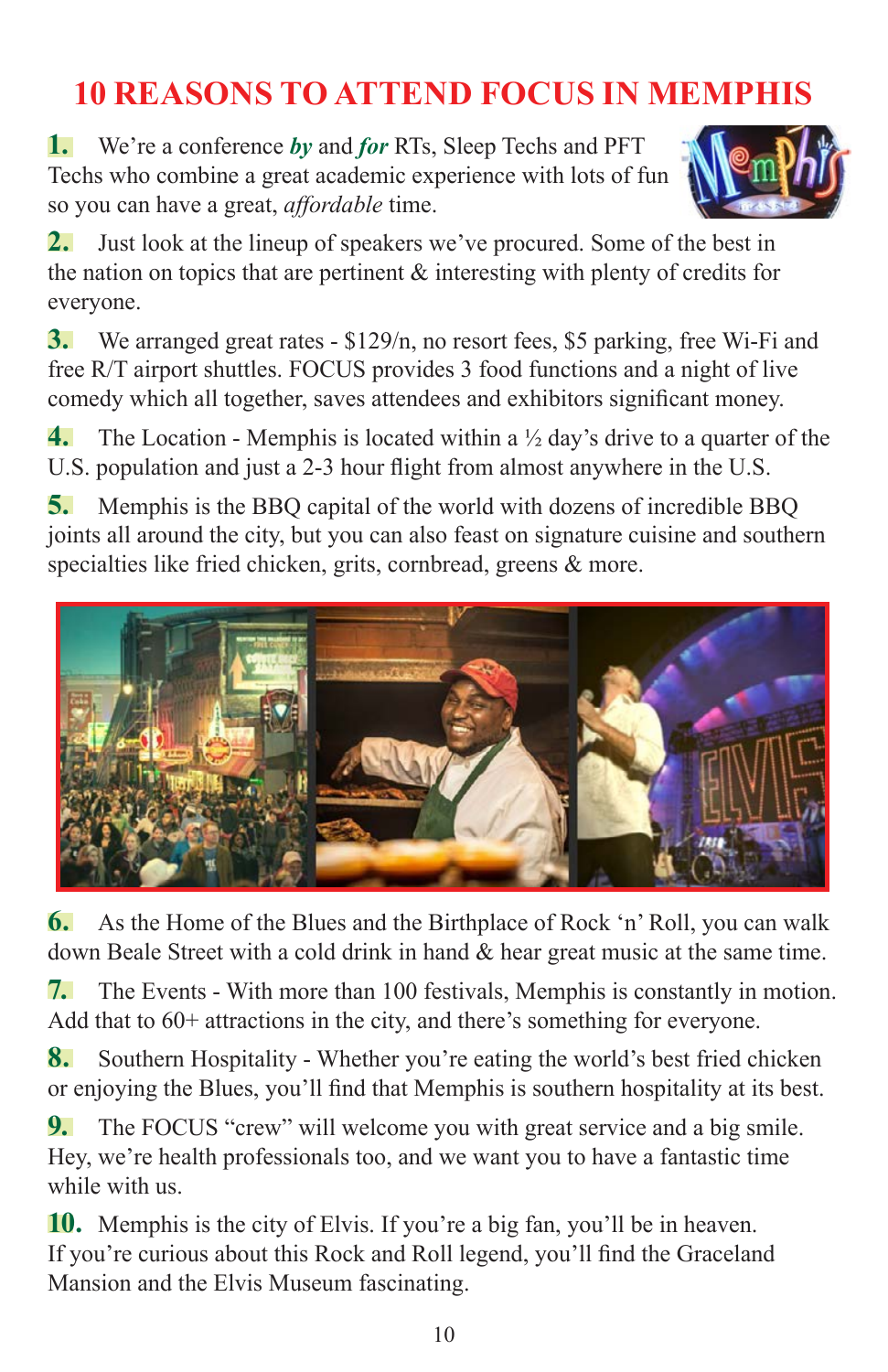|                                                                                        | <b>FOCUS SPRING 2018</b> May 3rd & 4th, 2018                                                                                                                                                                                                                                                                                                                                                                                            |  |                                                                                                                                                                                                                              |  |  |  |
|----------------------------------------------------------------------------------------|-----------------------------------------------------------------------------------------------------------------------------------------------------------------------------------------------------------------------------------------------------------------------------------------------------------------------------------------------------------------------------------------------------------------------------------------|--|------------------------------------------------------------------------------------------------------------------------------------------------------------------------------------------------------------------------------|--|--|--|
|                                                                                        | <b>The Guesthouse at Graceland Hotel in Memphis, TN.</b>                                                                                                                                                                                                                                                                                                                                                                                |  |                                                                                                                                                                                                                              |  |  |  |
| You may duplicate this form, but please use only one form per person when registering. |                                                                                                                                                                                                                                                                                                                                                                                                                                         |  |                                                                                                                                                                                                                              |  |  |  |
|                                                                                        | I will primarily be attending the Respiratory Care track of lectures, but realize I may mix/match<br>between all tracks to earn my total respiratory credits (CRCEs).                                                                                                                                                                                                                                                                   |  |                                                                                                                                                                                                                              |  |  |  |
|                                                                                        | I will primarily be attending the PFT track of lectures, but realize I may mix/match<br>between the PFT track and the Respiratory track, to earn my total respiratory credits (CRCEs).                                                                                                                                                                                                                                                  |  |                                                                                                                                                                                                                              |  |  |  |
|                                                                                        | I will be attending the Sleep track of lectures to earn my CSTEs and/or CECs.                                                                                                                                                                                                                                                                                                                                                           |  |                                                                                                                                                                                                                              |  |  |  |
|                                                                                        |                                                                                                                                                                                                                                                                                                                                                                                                                                         |  |                                                                                                                                                                                                                              |  |  |  |
| Registering April 27th or before, \$250                                                |                                                                                                                                                                                                                                                                                                                                                                                                                                         |  | Registering after April 27th or on-site \$300                                                                                                                                                                                |  |  |  |
|                                                                                        | <b>Job Title:</b> $\Box$ Hospital Staff RT, $\Box$ RT Department Director, $\Box$ RT Assistant Director, Supervisor or Clinical<br>Coordinator, □ RT Homecare Manager, □ RT Homecare Staff Therapist, □ RT School Program Director,<br>□ RT School Faculty Member, □ Sleep Lab Staff Technologist, □ Sleep Lab Manager,<br>$\Box$ Sleep Program Director or Faculty Member $\Box$ Pulmonary Function Technologist<br>$\Box$ Other Title |  |                                                                                                                                                                                                                              |  |  |  |
|                                                                                        | Home Address The Second Second Second Second Second Second Second Second Second Second Second Second Second Second Second Second Second Second Second Second Second Second Second Second Second Second Second Second Second Se                                                                                                                                                                                                          |  |                                                                                                                                                                                                                              |  |  |  |
|                                                                                        |                                                                                                                                                                                                                                                                                                                                                                                                                                         |  |                                                                                                                                                                                                                              |  |  |  |
|                                                                                        | Employer                                                                                                                                                                                                                                                                                                                                                                                                                                |  |                                                                                                                                                                                                                              |  |  |  |
|                                                                                        | Home Phone $(\_\_\_\_\_$                                                                                                                                                                                                                                                                                                                                                                                                                |  |                                                                                                                                                                                                                              |  |  |  |
|                                                                                        | E-Mail Address <b>E-Mail</b>                                                                                                                                                                                                                                                                                                                                                                                                            |  |                                                                                                                                                                                                                              |  |  |  |
|                                                                                        |                                                                                                                                                                                                                                                                                                                                                                                                                                         |  |                                                                                                                                                                                                                              |  |  |  |
|                                                                                        |                                                                                                                                                                                                                                                                                                                                                                                                                                         |  | Significant Other Registration With CEU Credits (\$175) Significant Other Registration With CEU Credits (\$125)                                                                                                              |  |  |  |
|                                                                                        | <b>ACTIVE, RESERVE OR VETERAN MILITARY AND STUDENTS</b> may take a \$50<br>must have this registration form signed by their school program director below. All claiming our military<br>Name of School Program Director Signature                                                                                                                                                                                                       |  | discount on the above rates. Students are those who do not work for salary or possess credentials. Students<br>discount must include a copy of their military ID card or a copy of their DD 214 with this registration form. |  |  |  |
|                                                                                        | Make checks payable to: Focus Conferences, Inc.                                                                                                                                                                                                                                                                                                                                                                                         |  |                                                                                                                                                                                                                              |  |  |  |
|                                                                                        | 22 South Parsonage St. Rhinebeck, NY 12572                                                                                                                                                                                                                                                                                                                                                                                              |  |                                                                                                                                                                                                                              |  |  |  |
|                                                                                        | <b>PAYMENT BY CREDIT CARD - VISA, MASTERCARD &amp; AMEX</b><br>(A charge will appear on your Credit Card Statement from Focus Publications, Inc.)<br>Credit Card registrations can be mailed to the above address or faxed to (845) 876-2940                                                                                                                                                                                            |  |                                                                                                                                                                                                                              |  |  |  |
|                                                                                        |                                                                                                                                                                                                                                                                                                                                                                                                                                         |  |                                                                                                                                                                                                                              |  |  |  |
|                                                                                        | Credit Card #                                                                                                                                                                                                                                                                                                                                                                                                                           |  |                                                                                                                                                                                                                              |  |  |  |
|                                                                                        | Amount Exp. Date CCV Code                                                                                                                                                                                                                                                                                                                                                                                                               |  |                                                                                                                                                                                                                              |  |  |  |
|                                                                                        | Signature                                                                                                                                                                                                                                                                                                                                                                                                                               |  |                                                                                                                                                                                                                              |  |  |  |
|                                                                                        |                                                                                                                                                                                                                                                                                                                                                                                                                                         |  | NO refunds will be made after April 27th, 2018 for any reason. All refunds will be assessed a \$25 processing fee.                                                                                                           |  |  |  |

11

į